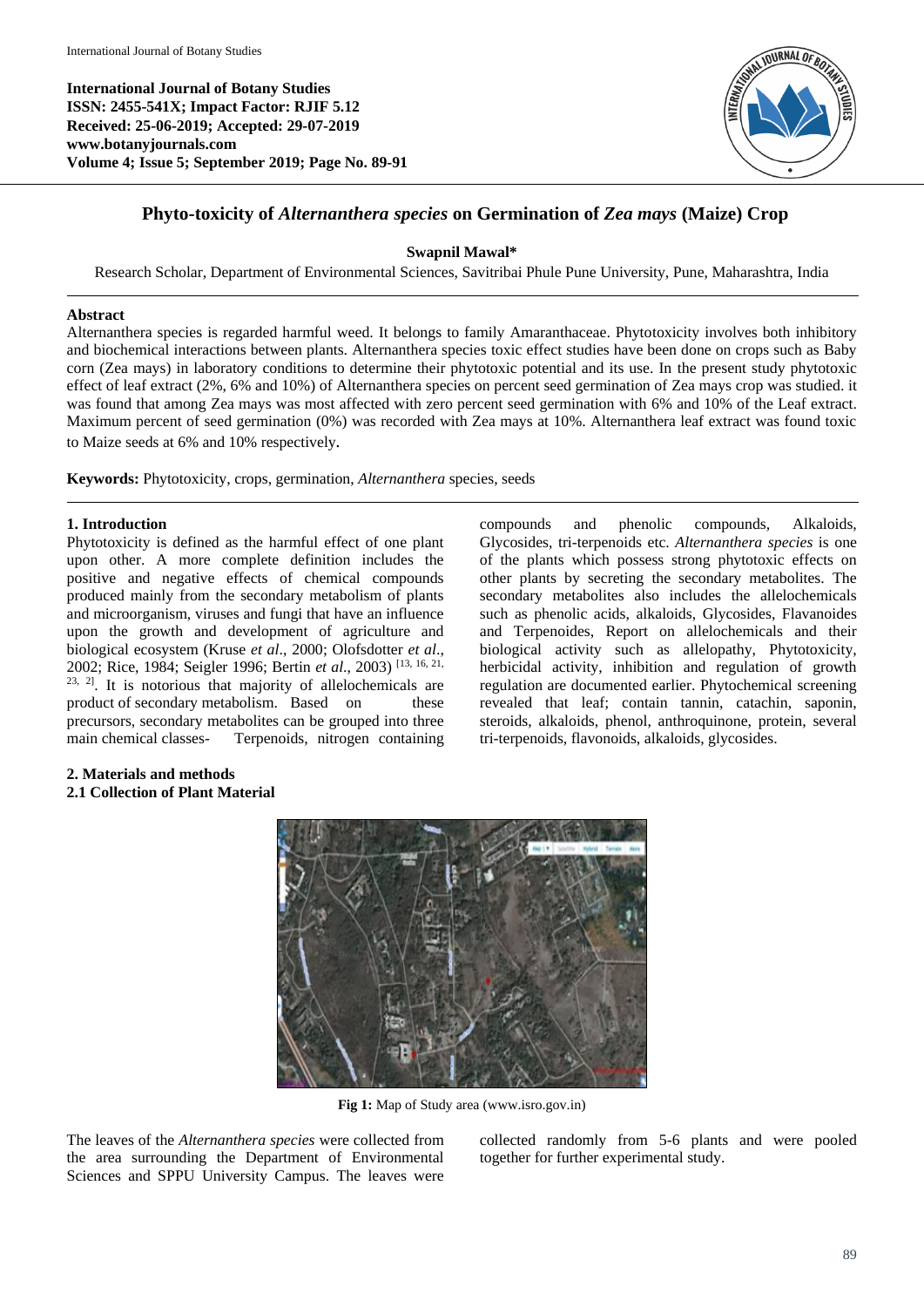International Journal of Botany Studies

#### **2.2 Preparation of leaf aqueous extract**

The 60 gm leaves of *Alternanthera species* was grinded in a Mixer by adding 600 ml sterilized distilled water and then 10% aqueous extract was prepared. The extracts were filtered through funnel with Whatman filter paper no.1 and were stored at room temperature under dark condition for 24 hours until further use. After 24 hours different concentration (2%, 6%, and 10%) of the leaf extract were prepared by adding sterilized distilled water.

### **2.3 Seeds**

Seeds of the plants such as Baby corn (*Zea mays*) and were purchased from Damani Seed Developers, Shivajinagar, and Pune.

# **2.4 Assessment of Phytotoxicity of the** *Alternanthera* **leaf extracts**

The following parameters were used to assess the Phytotoxicity of the Leaves of *Alternanthera species* on the seeds of *Zea mays* crop.

# **2.4.1. a. Effect of the leaf extract of** *Alternanthera* **species on seed germination of the Maize seeds (***in vitro)***.**

# **2.4. b. Germination Assay**

# **2.4c. Surface sterilization of seeds**

Ten seeds of each plant in triplicate were sterilized with 0.1%  $HgCl<sub>2</sub>$  solution (0.5g  $HgCl<sub>2</sub>$  powder was dissolved in 500 ml distilled water) for 5 sec. The surface sterilized seeds were washed with sterilized distilled water in laminar air flow cabinetfor 4-5 times before using for the germination assay.

### **2.5. Statistical analysis**

All the experiments were performed in triplicates. The mean and Average calculated using MS Excel 2007.

### **3. Results and Discussion**

### **3.1 Assessment of Phytotoxicity of the Leaf extracts of** *Alternanthera species*

After eight days of incubation at room temperature the percent germination was calculated. The details of the percent seed germination plant wise is as below:



**Fig 2**: Phytotoxicity of Leaf extract of *Alternanthera species* on the seeds of VI: Baby corn, at different concentrations of the Leaf extract (A: Control, B: 2%, C: 6% and D: 10%)

| <b>Table 1:</b> Percent seed germination of six plant varieties at 2, 6, and |
|------------------------------------------------------------------------------|
| 10% compared with Control sample.                                            |

| Sr.<br>n <sub>0</sub> | <b>Treatment</b><br>Crop | <b>Treatment</b> | % Germination<br>(in Triplicates) |  | Aver<br>age |
|-----------------------|--------------------------|------------------|-----------------------------------|--|-------------|
|                       |                          |                  |                                   |  |             |
|                       | F1Baby Corn Control      |                  | 66                                |  | 67.33       |
|                       |                          | 2%               |                                   |  |             |
|                       |                          | 6%               |                                   |  |             |
|                       |                          | 10%              |                                   |  |             |

#### **4. Discussion**

The phytotoxic effects of different concentrations of aqueous leaf extracts and leaf leachates from leaves of *L. camara* were inhibitory to all parameters viz., seed germination to metabolism of mung bean (*Vigna radiata*) seeds (Maiti *et al*., 2010). Leaf extract of *Lantana camara L*. showed a wide variation in the reduction of the germination rate of seeds of both the vegetable species, radish (*Raphanus sativus L*.) and spinach (*Spinacia oleracea L*.) over the control. The 100% concentration of leaf extract showed maximum inhibition followed by 50% leaf extract (Mishra *et al*., 2015) there are similar inhibition of aqueous extract *of Lantana species* observed in this research work.

According to (Solomon Charles Ugochukwu *et al*., 2013) results obtained for qualitative screening of phytochemicals in stem bark and roots of *D. tripetala* are presented four phytochemicals screened for, nine were found present in various solvent extracts. They are alkaloid, cardiac glycosides, flavonoids, phenols, carbohydrates, saponins, sterols, tannins and terpenoids. In all, more phytochemicals were found present in the stem bark than in the roots. Remarkably, flavonoids and saponins were not present in roots but present in stem bark. This suggests that the stem bark offers a wider array of phytochemicals than the root, From the stem bark, water extract showed the presence of alkaloid, cardiac glycosides, carbohydrate, flavonoids, phenol, saponins and tannin. However, 70% ethanol and acetone had alkaloid, cardiac glycosides, carbohydrates, flavonoids, phenol, saponins, tannins and terpenoids. The stem bark methanol extract had the presence of alkaloid, cardiac glycosides, carbohydrate, flavonoids, phenol, sterols, tannins and terpenoids, In this research work the Phytochemicals were observed similar with *D. tripetala*. Therefore leaf extract of *Alternanthera species* showed presence of alkaloid, flavonoids, triterpenoid and terpenoid which affects the germination of Agricultural crops.